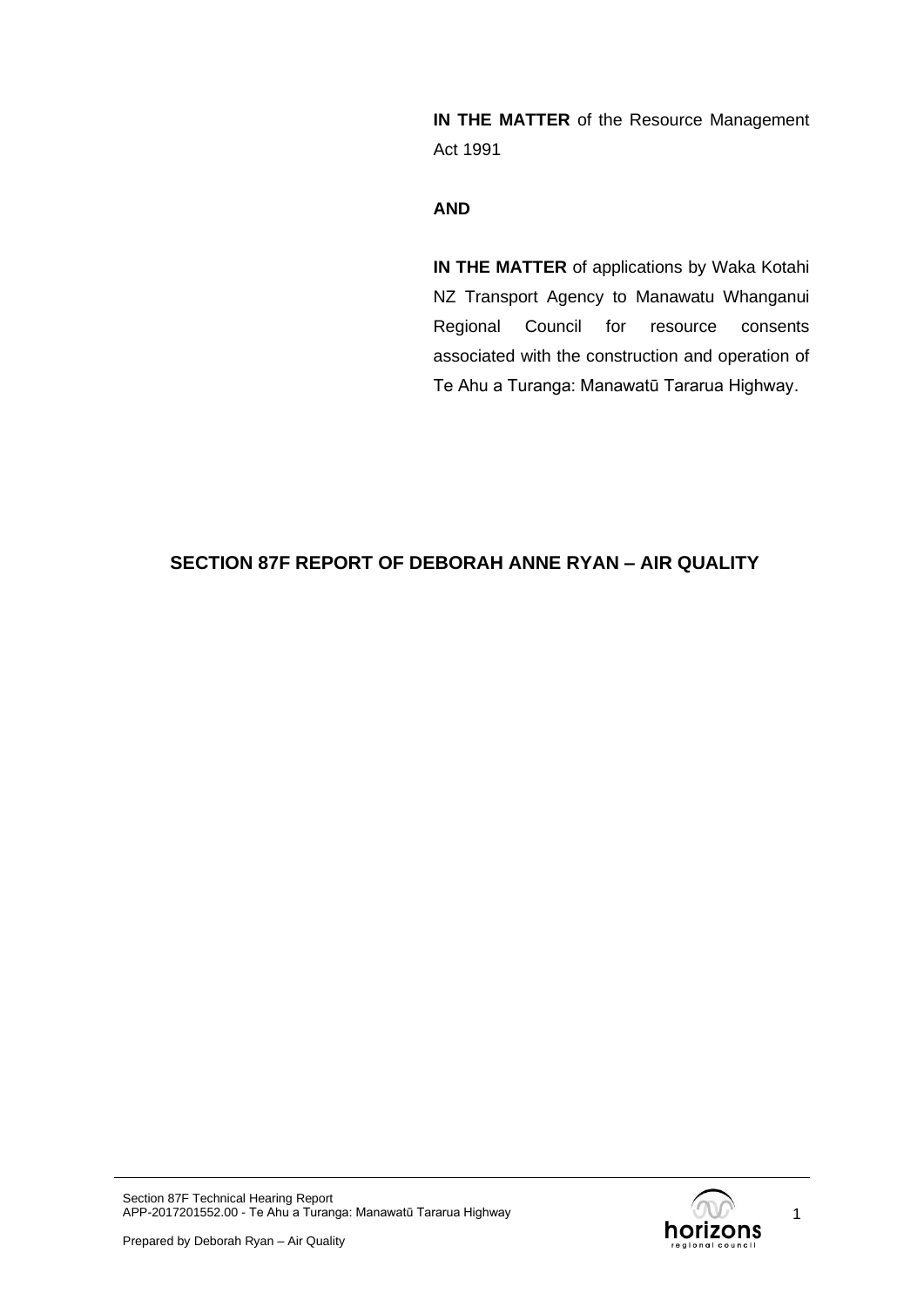# **A. QUALIFICATIONS / EXPERIENCE**

- 1 My full name is Deborah Anne Ryan. I am currently employed as Technical Director of Air Quality with Pattle Delamore Partners Limited ("**PDP"**). I have been in that position since April 2019. My role involves technical leadership for PDP's air quality business, where I am responsible for overview and delivery of air quality projects for a range of industry sectors.
- 2 I have a bachelor's degree in Biotechnology and Bioprocess Engineering from Massey University, Palmerston North (1991). I am a member of the Clean Air Society of Australia and New Zealand ("**CASANZ**") and a Certified Air Quality Professional ("**CAQP**") with CASANZ.
- 3 I have been engaged by Manawatū-Whanganui Regional Council ("**Horizons**") to provide air quality expertise on resource consent applications by Waka Kotahi NZ Transport Agency for resource consents associated with the construction and operation of Te Ahu a Turanga: Manawatū Tararua Highway (the "**Project**").
- 4 I have more than 28 years of experience in the air quality and resource management fields. I spent eight years as an Air Quality Specialist and Resource Consents Advisor with Horizons and the Waikato Regional Council. I have been employed as an Air Quality Consultant in various roles since 2000, principally with Jacobs New Zealand Limited (formerly SKM), and currently with PDP. I have extensive experience in air pollution impact studies, in particular, preparing and reviewing a wide range of air quality effects assessments and in managing and reporting on air quality monitoring programmes. As an air quality specialist, I have been responsible for reporting and presenting specialist air quality advice to councils in resource consent hearings on multiple projects across all sectors.
- 5 My experience with assessing the effects construction project includes involvement in resource consents, and/or monitoring, for the Roads of National Significance ("**RoNS**") Pūhoi to Warkworth, and Warkworth to Wellsford, Waikato Expressway designation and consenting applications; and the Bayfair-to-Bay Park, Peka-Peka to Otāki, and Auckland Transport City Rail Link Tender Designs; and the air quality assessment for the Temaiku Land Reclamation Feasibility study. I have experience with dustproducing industries including quarry extraction and processing at McDonalds Lime (King Country), Winstones (Pokeno), Fulton Hogan (Royden & Miners Road), Glessons (Waikato); mineral extraction processes (Waihi Gold Mine); coal mining

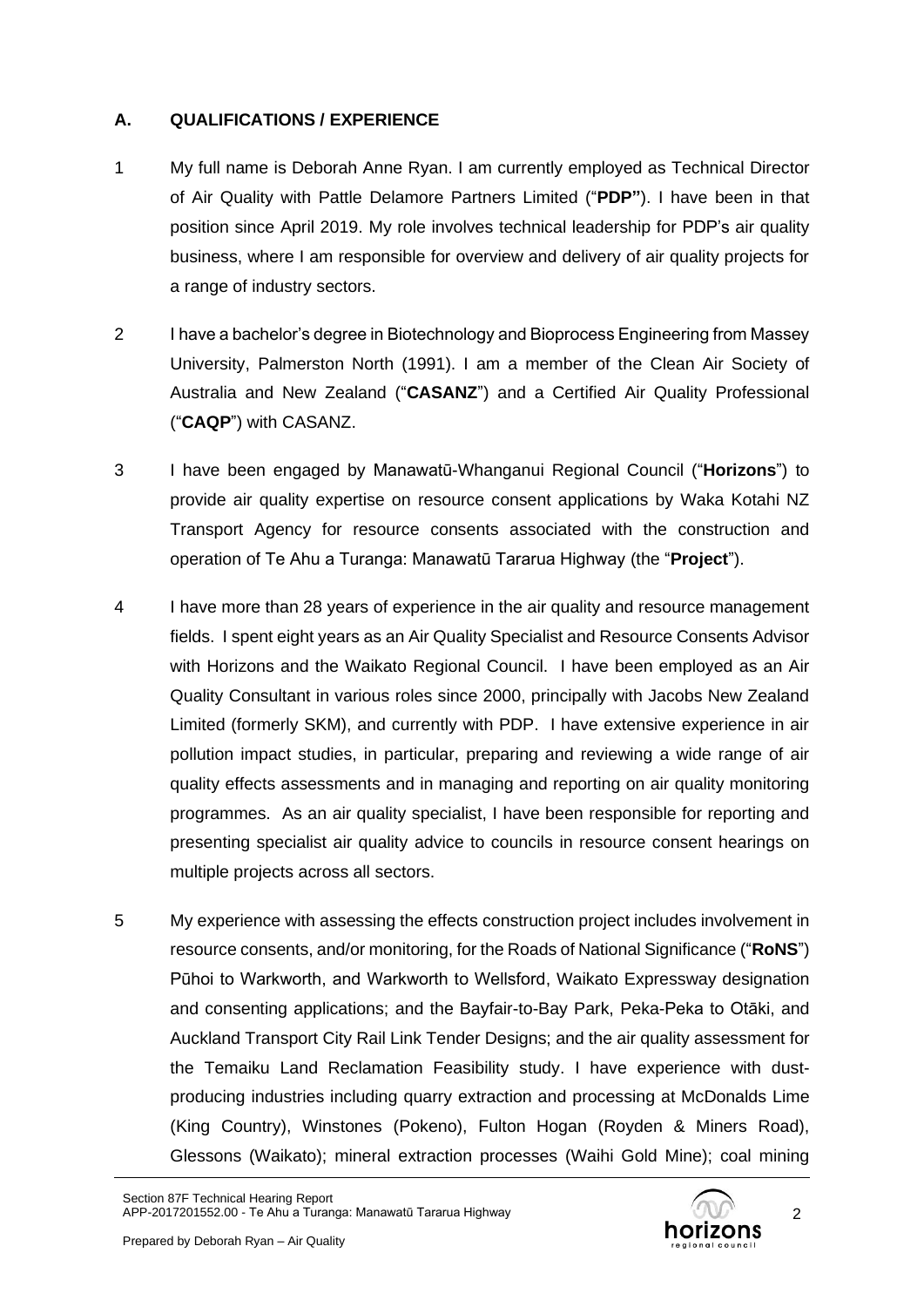(New Vale and Goodwin Mines, Southland, Solid Energy and Glencoal, Waikato) and landfill developments at AB Lime Ltd (Southland), Bonny Glen (Rangitikei), Victoria Flats (Otago) and Envirowaste Limited (Waikato).

- 6 I have advised on ambient air monitoring programmes to determine deposited and suspended particulate concentrations within and beyond quarry premises and identified mitigation measures necessary to minimise dust.
- 7 I am familiar with the location of the Project, although at the time of writing, I have not visited the location for the specific purpose of a site visit. Instead, I have undertaken a desktop review of the information on wind, topography, and the receiving environment. I consider this approach to be fit for purpose, jointly with my general knowledge of the Project location.

# **B. CODE OF CONDUCT**

8 I confirm that I have read and agree to comply with the Code of Conduct for Expert Witnesses contained in the Environment Court Practice Note 2014. I confirm that I have considered all the material facts that I am aware of that might alter or detract from the opinions that I express, and that this report is within my area of expertise.

# **C. SCOPE OF REPORT**

- 9 My report focuses only on issues related to air quality and covers the following topics:
	- (a) The potential effects on air quality, principally of dust from construction works;
	- (b) A review of the air quality evidence provided by the Applicant and a summation of the effects of the proposal; and
	- (c) Submissions as they relate to issues concerning air quality, principally dust.
- 10 In addition to my own experience, I have reviewed and relied on the evidence and information provided by Mr Chilton of Tonkin & Taylor in Technical Assessment E and other supporting information from the Applicant as follows:

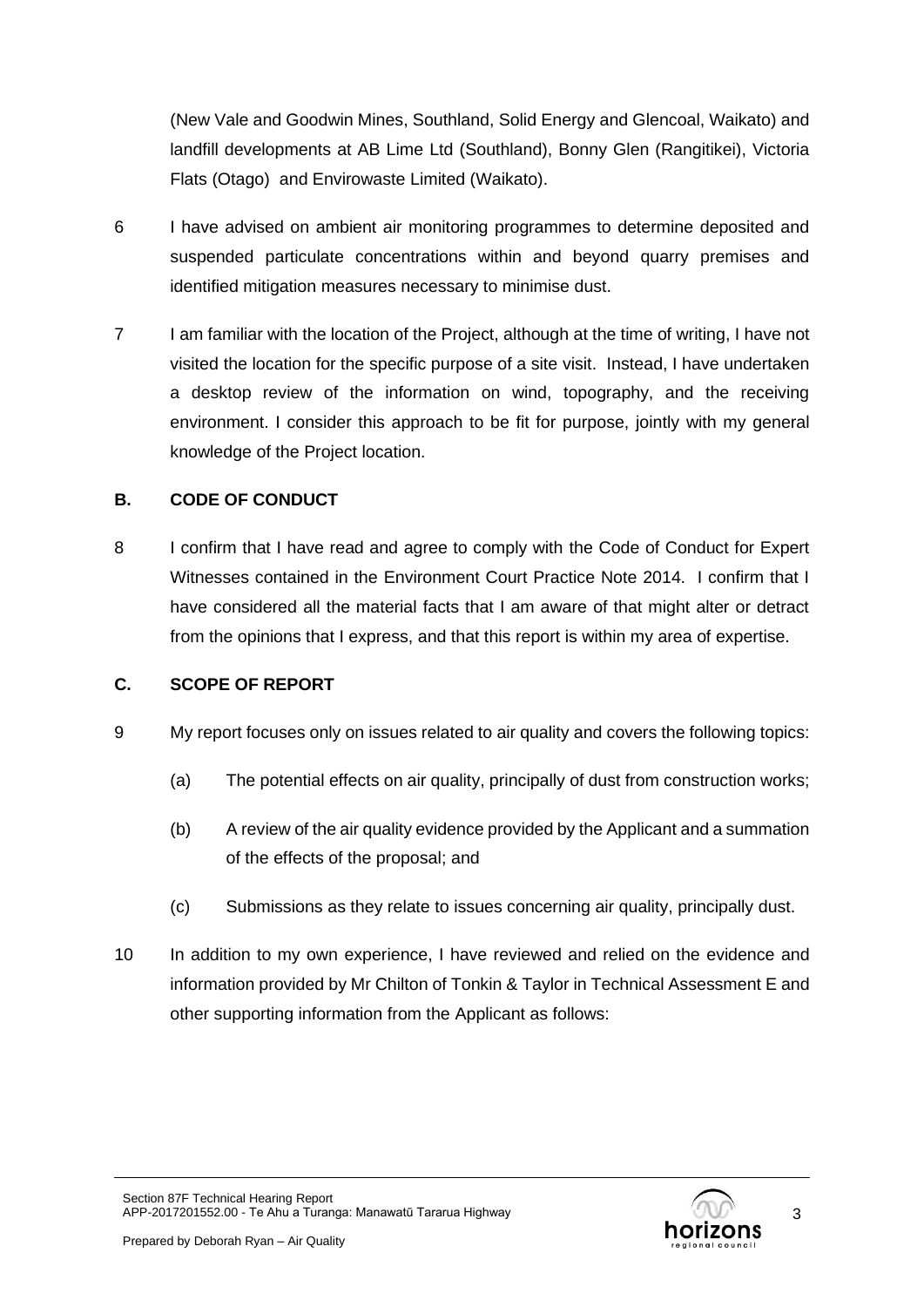- (a) The Design and Construction Report ("**DCR**") and Drawing Set;
- (b) Response to request for additional information pursuant to section 92 of the Resource Management Act 1991, 29 April 2020 (the "**Section 92 Response**");
- (c) Erosion and Sediment Control Plan ("**ESCP**"), Appendix 3: Dust Control Procedure ("**DCP**") from the Section 92 Response, Appendix 9.
- 11 I have also had regard to the s87F reports of Mr Brown and Mr Lambie.
- 12 I have also referenced the Ministry for the Environment's (2018) *Good Practice Guide for Assessing and Managing Dust* (MfE Dust GPG); and the Transport Agency's *Guide to assessing air quality impacts from state highway projects (NZTA Guide)*, Version 2.3 (October 2019).

# **D. EXECUTIVE SUMMARY**

- 13 The key conclusions of my evidence are:
	- (a) Sensitive receptors, potentially affected by dust from construction works, have been appropriately identified and include infrastructure assets, residential dwellings, and sensitive ecosystems.
	- (b) The potential for adverse effects of dust are appropriately mitigated and managed by the Applicant's proposed dust monitoring and dust management procedures.
	- (c) The Applicant's proposed consent conditions to control dust effects, reference LD3, should be strengthened to provide more certainty as to the requirement for monitoring and management as per the recommendations of the Air Quality – Technical Assessment E and the ESCP.

# **E. BACKGROUND**

14 The Project involves the construction, operation, maintenance and improvement of approximately 11.5 km of State Highway connecting Ashurst and Woodville via a route over the Ruahine Range. Mr Richard Chilton, from Tonkin & Taylor, has prepared an air quality technical assessment of the roadway construction to support the regional consents for the "**Main Works**" component of the Project. This report sets out my review prepared on behalf of Horizons.

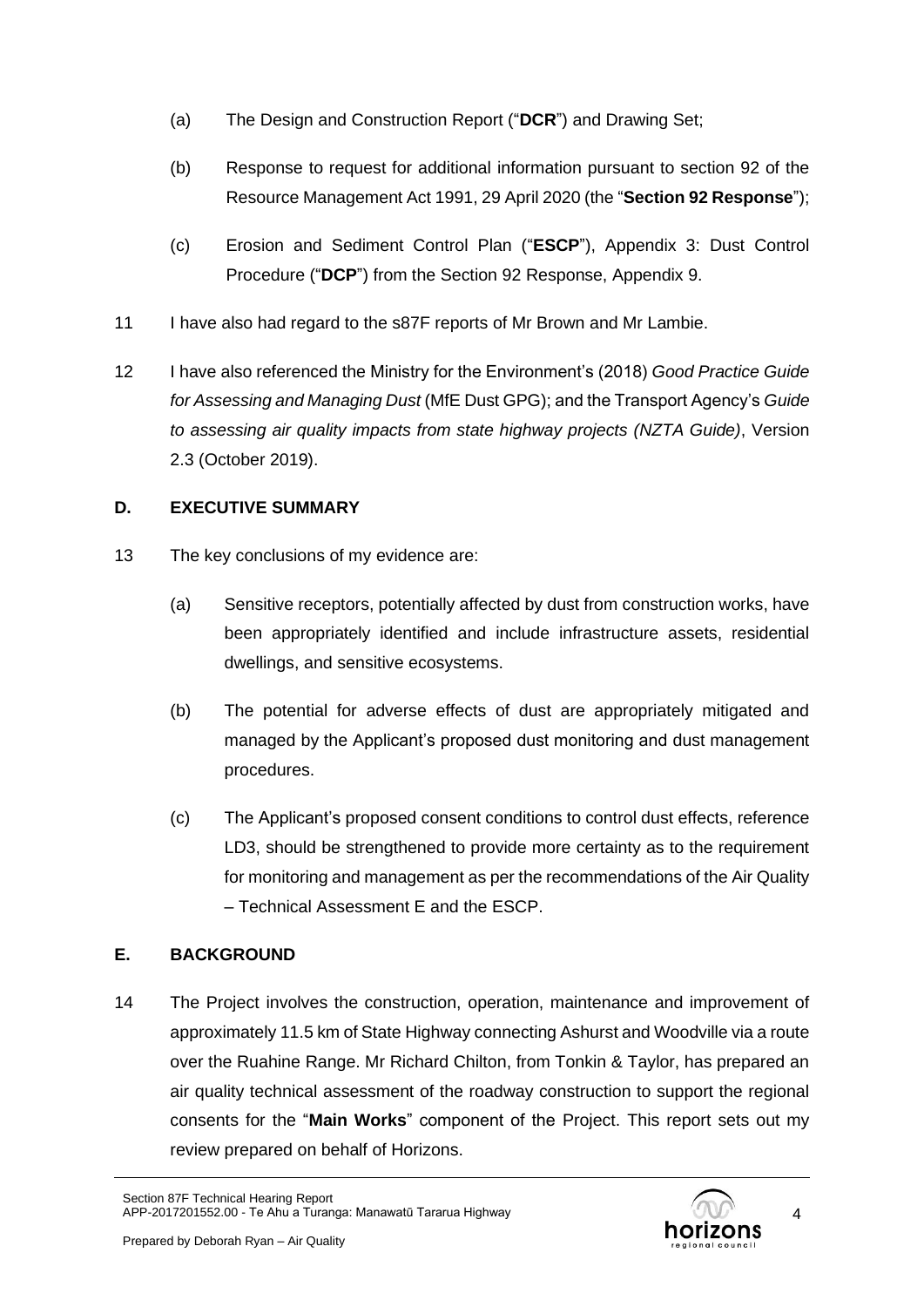# **F. REVIEW OF APPLICATION**

- 15 Mr Chilton reports (at paragraph 8, Technical Assessment E) that he has considered the mitigation and management practices that he expects will control dust emissions so that "offensive or objectionable dust effects beyond the boundary do not occur." I agree that dust is the key consideration for the air quality assessment and that the avoidance of adverse effects from offensive or objectionable dust is the relevant criteria for his assessment.
- 16 Mr Chilton based his assessment on detailed design information from the DCR. I have also familiarised myself with the relevant details of the DCR and drawing set. Mr Chilton defines the "**Earthworks Footprint**" for the Project and notes that this area may give rise to dust emissions that could impact on sensitive locations and activities.
- 17 Mr Chilton states (at paragraph 14, Technical Assessment E) that the main environmental effects of dust are nuisance, soiling and abrasion effects and effects on vegetation if very high levels of deposited dust occur. Nuisance effects are further described in paragraph 25 of his report. I agree that Mr Chilton has identified the key potential impacts of dust discharges for the Project. In addition, visibility both on and offsite, and the health and safety of workers, are identified in the DCP, which is appropriate.
- 18 The main sources of dust associated with the Project are identified as vehicle movement on unpaved surfaces, haul roads and entranceways during dry weather, and from wind erosion from exposed dry surfaces (particularly fill and spoil sites in a high wind environment). I agree that Mr Chilton has appropriately identified the potential sources and issues associated with dust discharges.
- 19 Mr Chilton uses a  $FIDOL<sup>1</sup>$  assessment as the basis for considering the potential for dust impacts at sensitive locations. His assessment categorises locations where the risk of dust impacts is potentially high and uses this assessment to inform the basis of the recommended mitigation and monitoring. Mr Chilton summarises the high-risk locations and mitigations at paragraph 19 of Technical Assessment E. I agree with his approach and his conclusions with respect to the potential for effects and mitigation.



<sup>1</sup> Frequency, intensity, duration, offensiveness and location as described by Mr Chilton at paragraph 56.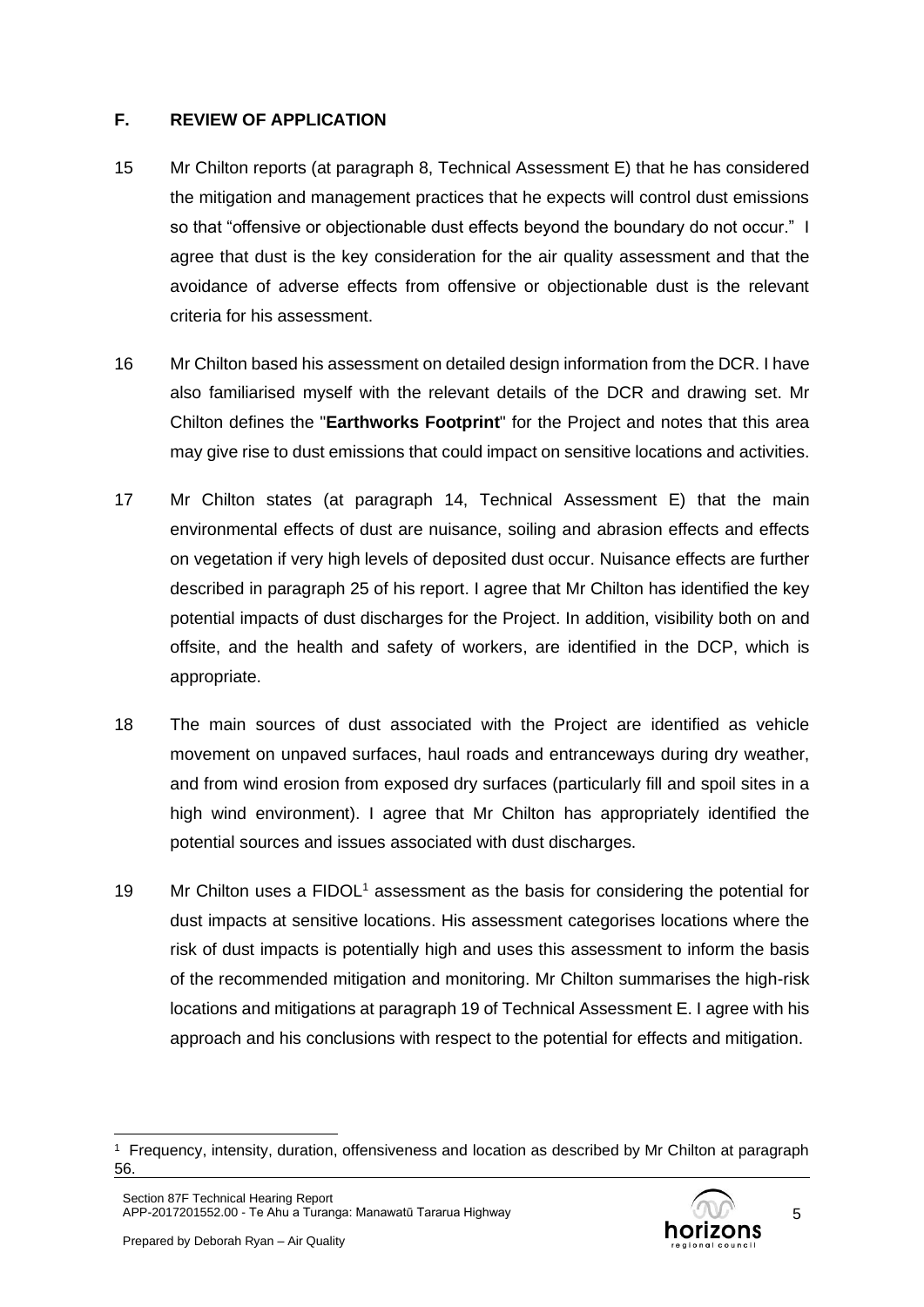- 20 Mr Chilton observes that areas around the Project are rural and generally insensitive to dust. In paragraph 37 of his report, Mr Chilton identifies sensitive locations or activities as rural dwellings, electricity infrastructure, wind farm infrastructure and a fertiliser research area. Mr Chilton states that for the wind turbines the potential adverse effect arises from deposition on the blades. There are also some rare, threatened, or at-risk ecological habitats that are identified as being potentially sensitive to dust. These are mapped on Figure E.1. I agree with Mr Chilton's assessment that these activities and locations are potentially sensitive to experiencing adverse effects from dust, principally from dust deposition. Consideration of the potential for dust to enter waterways is provided in the ESCP and DCP.
- 21 Mr Chilton also discusses the meteorology and topography relevant to the assessment of effects of dust from the Project (at paragraphs 38 to 45 of Technical Assessment E). Mr Chilton identifies that the Project alignment is exposed with elevated topography and is subject to high winds, which will be variable across the alignment due to the variable terrain. Due to the variability in terrain and elevation across the Project area, Mr Chilton has simulated a meteorological data set using the CALMET model and extracted data for four locations along the Project route as the basis on which to consider the potential effects of windblown dust. I agree with this approach. Generally, the meteorological modelling shows that there is a high frequency of winds, and particularly strong winds, from the west to northwest.
- 22 The Project has a Designation (I understand that the appeals on that matter have been resolved) that has conditions relevant to the effects of dust from the Project, as described in paragraphs 48(a), (b) and (c) of Technical Assessment E:
	- (a) Designation Condition T1 requires a Management Plan that includes managing the effects of dust including on Meridian's Te Āpiti wind turbines and wind farm infrastructure;
	- (b) Designation Condition T2 relates to managing the effects on the National Grid Transmission lines, with a Management Plan intended to confirm measures to manage the effects of dust that may damage the lines. The Management Plan has the objective of avoiding, remedying, or mitigating the potential effects of

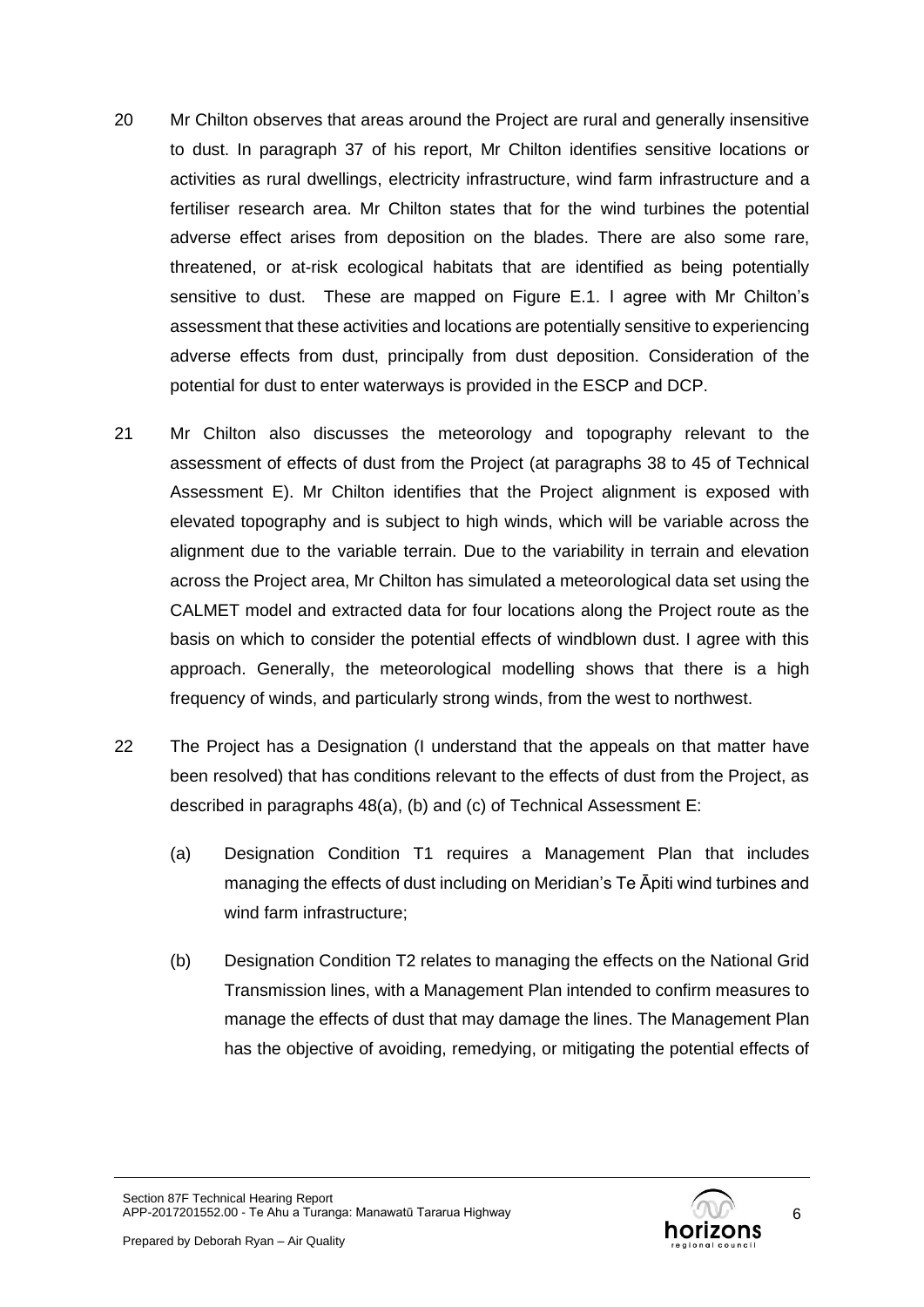the Project on the operation and maintenance of the Mangamaire – Woodville A 110 kV transmission line;

- (c) Designation Condition T3 requires a Ballantrae Research Station and Fertiliser Trial Management Plan, which has an objective of avoiding, remedying, or mitigating the potential adverse effects of the Project on Ballantrae Farms operations and the current long-term fertiliser and grazing trial.
- 23 Mr Chilton advises that he has built on the mitigation proposed through the Designation Conditions, although he has clarified in the Section 92 Response that at the time of writing, the above management plans do not exist. I have recommended a condition which stipulates that a DCP<sup>2</sup> be included in the ESCP. The condition should also require the Applicant to comply with the DCP.
- 24 Mr Chilton uses a FIDOL assessment as the basis for considering the potential for offensive or objectionable impacts from dust to have an adverse effect. Mr Chilton has also applied the Dust Risk Index from the NZTA *Guide to assessing air quality impacts from state highway projects* (V2.3, October 2019). Under the Dust Risk Index Mr Chilton identifies that the Project has a high-risk of dust impacts, and that a 'Construction Air Quality Management Plan' ("**CAQMP**") is required. In this case, Mr Chilton advises that a DMP is proposed as part of the ESCP for the Project. I am comfortable that this fulfils the same requirements for a CAQMP as set out in the NZTA Guide. I understand that in the current ESCP<sup>3</sup> the DMP is called the DCP as described above, rather than a DMP as referenced by Mr Chilton. I have used DCP for consistency with the ESCP in my report.
- 25 Mr Chilton has assessed the route over four sections referred to as: Ashhurst, Ruahine Ranges, Ballantrae and Woodville. The Ashhurst section is as shown in Figure E.1 and Sheet 1 of Appendix E.4 of Mr Chilton's report. A residence at R1 is located to the north and west of the alignment at least 150 metres from the dust sources. The FIDOL assessment is provided in Table E1. Overall, given the location relative to prevailing strong winds, Mr Chilton considers that the mitigation measures proposed can control dust to acceptable levels at R1. I agree with this assessment.

7

<sup>&</sup>lt;sup>2</sup> At paragraph 24 I note that the DMP is referred to as the Dust Control Plan (DCP) by the Applicant. <sup>3</sup> The updated ESCP (Revision A, 12/2/2020) provided in the Section 92 Response now refers to a Dust Control Procedure (DCP) rather than a DMP.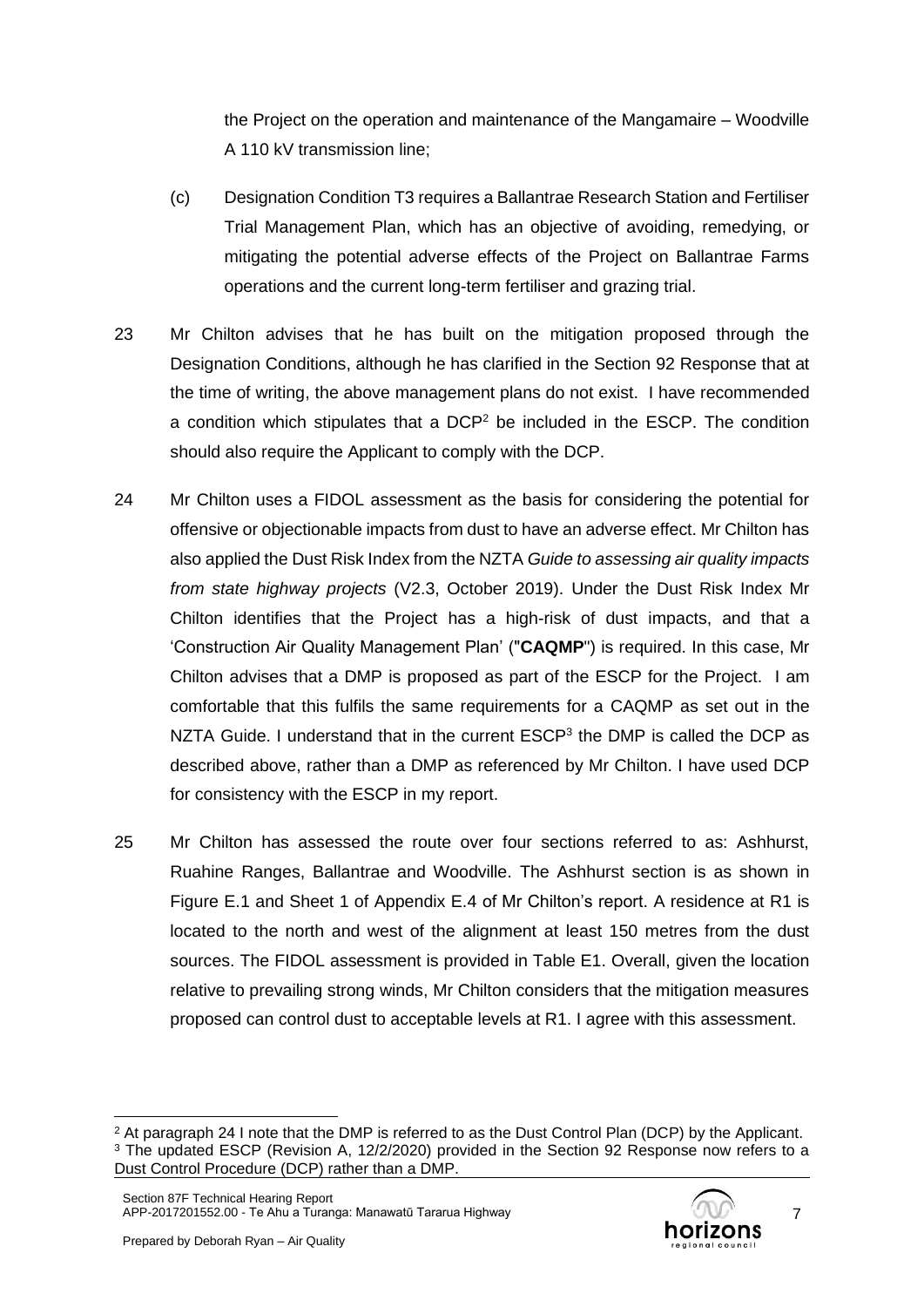- 26 The Ruahine Ranges section, as shown in Figure E.1 and Sheets 2 and 3 of Appendix E.4 of Mr Chilton's report, has ecologically significant areas and Te Āpiti wind turbines within 100 m of dust sources. The FIDOL assessment is provided in Table E2. There are sensitive receptors in this section that are downwind of strong prevailing winds and with some turbines less than 50 metres of the dust sources. Based on the location of some of the receptors relative to prevailing strong winds, Mr Chilton considers that there would be moderate to high levels of dust deposition if dust from construction activities is not well managed. He identified that the proposed mitigation measures can be used to reduce dust to acceptable levels. I agree with this assessment.
- 27 The Ballantrae section has ecological areas, Te Āpiti wind turbines and the Ballantrae Farm research area. Receptors are shown in Figure E.1 and Sheet 4 of Appendix E.4 of Mr Chilton's report. The FIDOL assessment is provided in Table E3. There are sensitive receptors in this section that are downwind of strong prevailing winds and with some turbines around 50 m or less from the dust sources. Based on the location of some of the receptors relative to prevailing strong winds, Mr Chilton considers that there would be moderate to high levels of dust deposition if dust from construction activities is not well managed. He identified that the proposed mitigation measures can be used to reduce dust to acceptable levels. I agree with this assessment.
- 28 The Woodville section has residential receptors identified in Figure E.1 and Sheet 5 and 6 of Appendix E.4 of Mr Chilton's report. The FIDOL assessment is provided in Table E4. There are seven residential dwellings in this section. R8 is identified as being moderately exposed and R4 and R5 relatively frequently downwind of dust sources under strong winds. In addition, R7 is relatively close to dust sources at 40 metres separation. Mr Chilton considers that there would be moderate to high levels of dust deposition if dust from construction activities is not well managed. He identifies that proposed mitigation measures can be used to reduce dust to acceptable levels.
- 29 I agree that (starting at paragraph 86 of Technical Assessment E), Mr Chilton has appropriately identified those locations and/or receptors at most (moderate to high) risk of dust impacts if the dust were unmitigated. In addition, in the Section 92 Response, Mr Chilton revised his assessment to conclude that R7 is a higher risk receptor due to the relatively close proximity to the earthworks, with mitigation responses and monitoring consistent with R4 and R5 also being applicable to R7.
- 30 Starting at paragraph 90, Mr Chilton identifies mitigation measures for key dust sources as:



8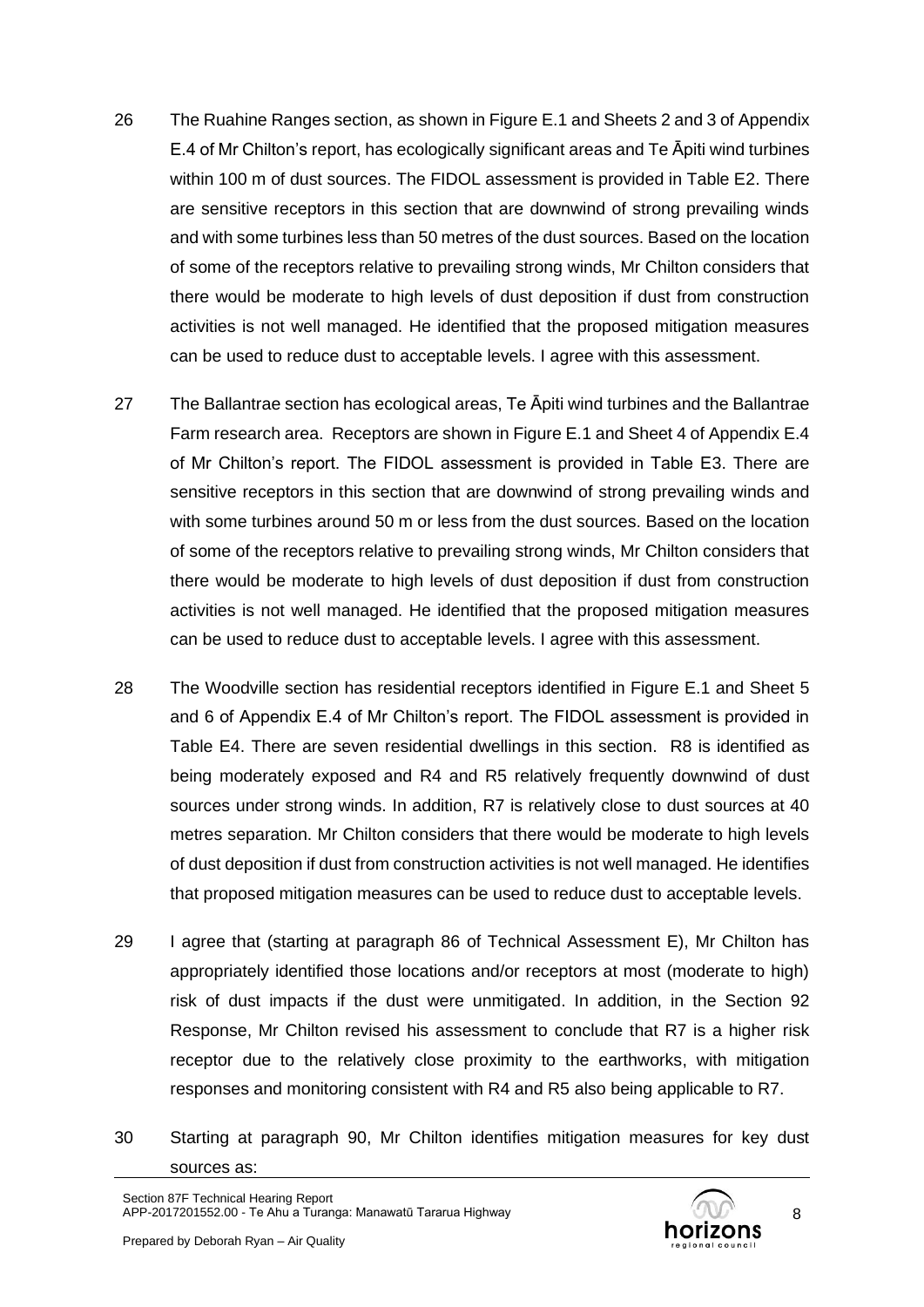- (a) For haul roads dust suppression with water and/or chemical suppressants and controlling vehicle speeds;
- (b) For fill and spoil sites suppression using water for agglomeration, hay mulch, minimise traffic movements and stabilise, such as by grassing, as soon as practicable;
- (c) Site entranceways construction to minimise tracking, such as using coarse aggregates and/or wheel washes;
- (d) Roadway formation construction methodology that progressively rolls and finishes work;
- (e) Digger and loader operation staff trained to minimise drop height;
- (f) Dust sources within 50 m of a sensitive receptor assess the need for wind break fencing based on monitoring data.
- 31 Mr Chilton describes that the above mitigation measures are generally reflected in the DMP/DCP and therefore in line with his recommendations. I agree that the DCP provided with the S92 Response incorporates Mr Chilton's recommendations. In addition, the DCP identifies that topsoil stockpiles will be located as far away from sensitive receptors as possible (at least 100 metres), will have a low profile and will be stabilised, for example, grassed.
- 32 The DCP identifies that a key operating principle will be a proactive rather that a reactive approach to dust management. The DCP has been prepared to address dust generation from earthworks, material movement, crushing, vehicle movements and bare soil particularly during dry, windy weather conditions; and to manage nuisance to residents, dust on local roads, health and safety of workers, sediment loads to terrestrial and aquatic habitats and effects on wind turbines.
- 33 Section 7.5 of the DCP describes monitoring, including at least daily visual observations of active areas by staff on-site, checking weather forecasts for rain and wind in relation to planning activities, and advising of dust risks, such as, considering the relative locations and any issues relating to sensitive activities in proximity to the dusty activities. The DCP sets out on-site communication procedures relating to dust sensitive zones and high wind warnings during construction.

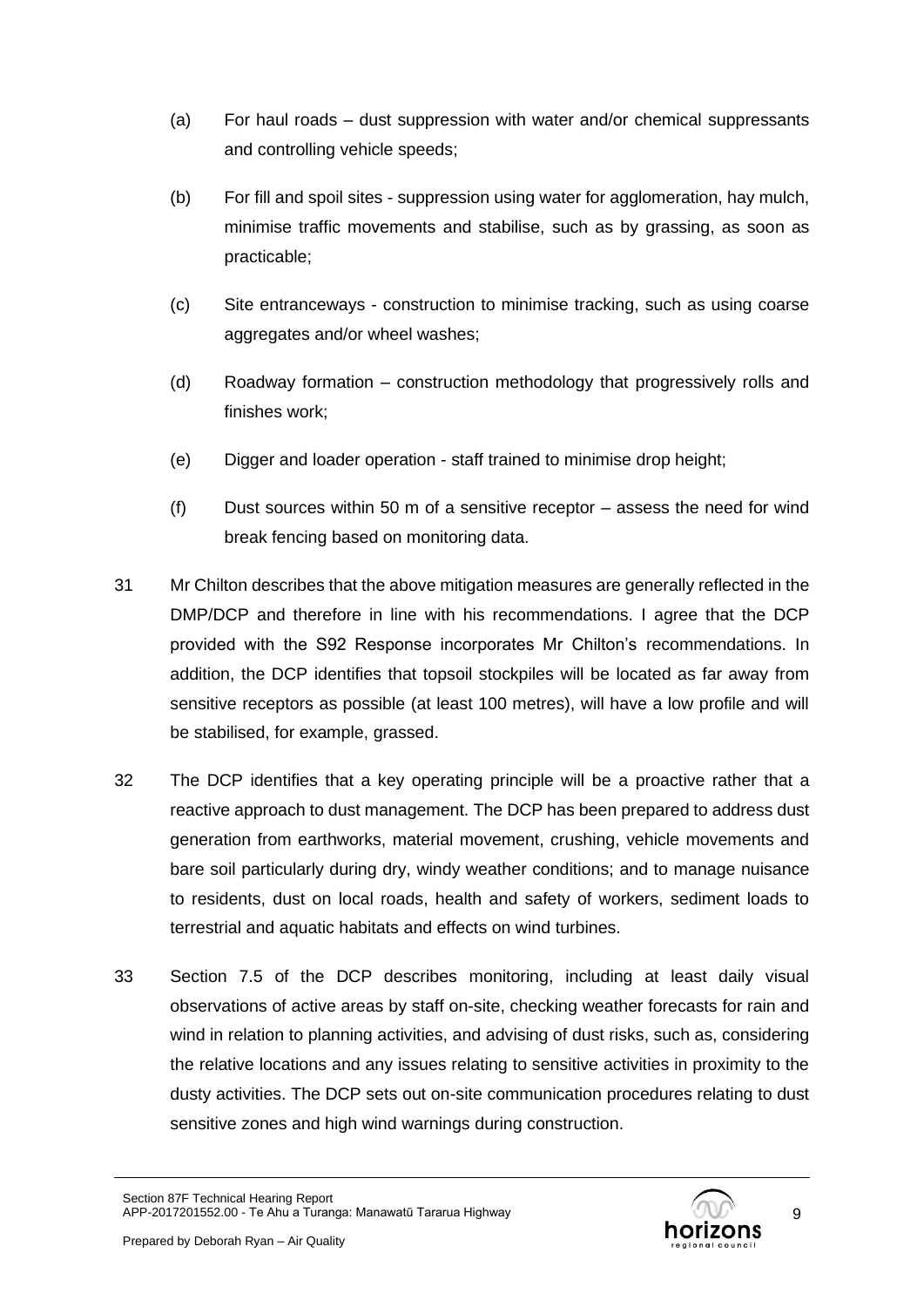- 34 The DCP also includes meteorological monitoring for wind speed and direction,using a 10-metre-high mast to assist with dust management. Data will be continuously logged and recorded with alerts when the wind exceeds 10 metres per second.
- 35 In accordance with Mr Chilton's recommendations, the DCP incorporates monitoring for dust in real-time using nephelometers for continuous  $PM_{10}$  monitoring during construction at the Woodville end of the Project. The DCP sets an initial trigger concentration for the nephelometer monitoring of 150  $\mu$ g/m<sup>3</sup> as a 1-hour average. If triggered, an automatic message will be sent to activate measures to control dust, including cessation of work as required. The trigger level is consistent with the MfE Dust GPG recommendation for dust management based on  $PM_{10}$  measurement. As identified in Section 6.5 of the DCP, operator experience and/or community feedback at the site may be used to initiate a review of the trigger level/s, for example, if triggers are demonstrated not to be protective enough. I agree with this approach.
- 36 Mr Chilton proposes dust deposition monitoring to manage effects around the wind turbines, Ballantrae and the ecological receptors. Directional deposition gauges are recommended for deposition in monitoring in relation to effects on turbines. In the DCP the recommended value for assessing the dust deposition results is 4  $g/m^2/30$ days above background. I agree with these proposals.
- 37 To determine background levels for use with evaluating the above assessment criteria, Mr Chilton recommends establishing an additional dust deposition monitoring site upwind of the Earthworks Footprint. The site would be established upwind of the prevailing winds in an area that is well removed from the Earthworks Footprint (nominally at least 500 m setback from the nearest earthworks). The need for a background site is not reflected in the DCP, nor are other specific details of the monitoring, for example, calibration for the nephelometers. I recommend, a consent condition to provide a monitoring plan for construction activities and regular reporting to council during the construction period.
- 38 Section 7.6 of the DCP sets out the Dust Management Toolbox including: water carts, dust suppressants, progressive stabilisation, training to minimise drop heights, managing stockpiles, and controls at entranceways. The DCP includes locating stockpiles at least 100m away from sensitive receptors and controlling stockpile heights and having measures to clean roads adjacent to entranceways if vehicles do track dirt onto local roads, such as a sweeper and sucker trucks.

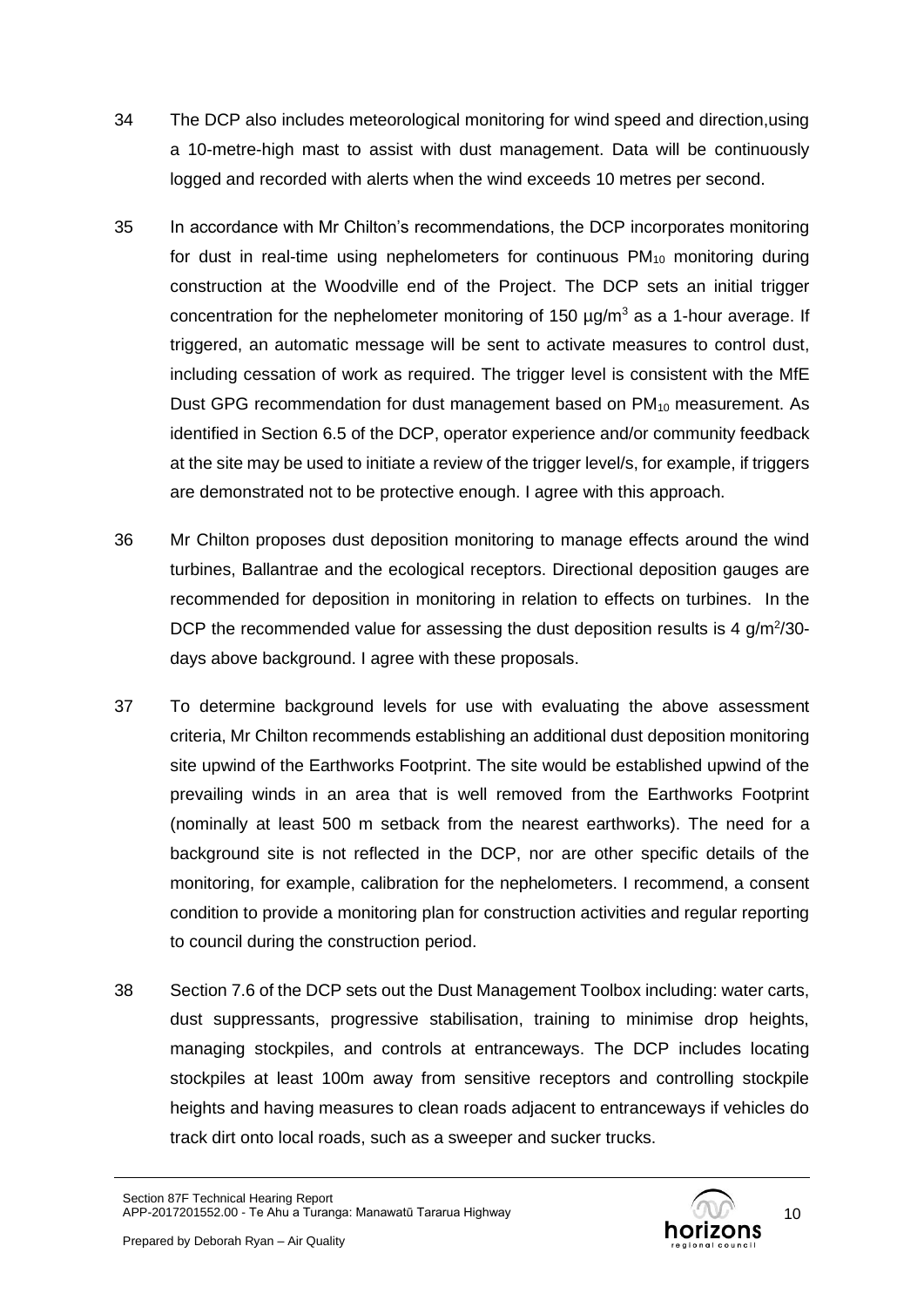- 39 The DCP identifies that earthworks will be staged to minimise open areas; vehicle speeds will be limited to 20 km/hour during dry weather when sensitive receptors are within 100 metres; materials will be applied on surfaces to minimise dust generation; and pavement work will be monitored to ensure no cement dust mobilization. I note that the MFE Dust GPG recommends that dust emissions due to vehicles can be minimised by limiting vehicle speeds, for unpaved industrial sites in New Zealand with a "commonly applied" speed limit of 10–15 km/hour. The NZTA Guide also provides 15 km/hour as an example for vehicle speed controls. Because the proposed activities are temporary and relatively isolated, I am comfortable that Mr Chilton's recommended limit of 20 km/hour is fit for purpose.
- 40 Mr Chilton concludes that the ESCP generally reflects the mitigation methods and monitoring in line with his recommendations and that provided his recommendations are implemented through the DCP, he expects that adverse dust effects should be appropriately managed and offensive or objectionable dust effects avoided.
- 41 Taken as a whole, I agree that Mr Chilton's recommendations and the DCP provide a fit for purpose framework to manage and minimise the potential effects of dust to an acceptable level.
- 42 In addition, the potential effects of dust deposition on ecological habitats has been assessed in Table 6 of the Applicant's ecology assessment (as amended), which is referenced in the Air Quality Technical Assessment E. Dust suppression and monitoring is identified as mitigation measures where the "old-growth forest" is adjacent to the Earthworks Footprint. Table 6 also describes that the alignment is upwind of the prevailing winds for some of the key ecological areas, so that dust deposition is likely. I am advised by the ecologist for Horizons, Mr James Lambie, that he considers the proposed mitigation is suitable to address the potential for adverse impacts of dust deposition on key ecological features.

# **G. SUBMISSIONS**

- 43 There are two submissions opposing the application that reference effects on air quality, specifically from dust:
	- (a) Transpower (Submission #10) raises concerns about the effects of dust on transmission line conductors specifically in relation to flashover and additional wear from dust. Transpower seeks management of the bulk earthworks so that

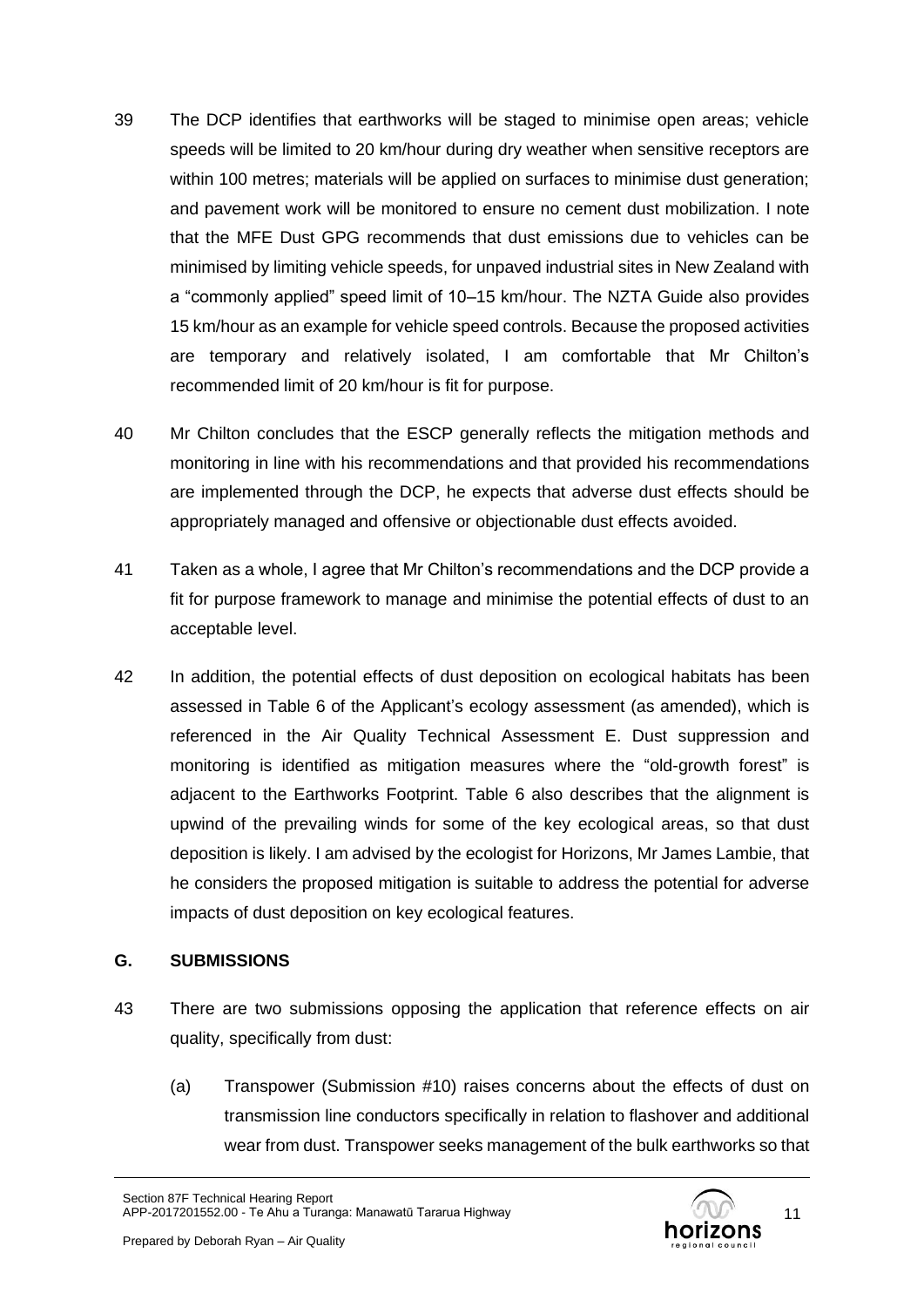they "do not result in the discharge of dust and/or particulate matter." Transpower states that the ESCP and dust management are not included in any detail within the application, so that Transpower is unable to comment on whether the proposed measures are sufficient.

- (b) Mr J Bent (Submission #18) raises concerns about contamination of the receiving environment, where air contaminants may deposit and enter runoff. In particular, emissions from tyre and brake wear of vehicles and other contaminants. This submission appears to be directed at ongoing stormwater effects, rather than the dispersal of dust in waterways. In any event Mr Logan Brown addresses this submission in his report, and I do not consider it further.
- 44 There are two submissions that support the proposal in full, with the conditions proposed in the application. They are Mr K Barnett (Submission #6) and DaSS Trust (Submission #9).
- 45 In relation to the submission from Transpower, I note that the ESCP and DCP have been provided by the Applicant. In my view, the mitigation measures proposed by the Applicant should be sufficient to avoid significant adverse effects from dust on Transpower's infrastructure. In addition, I understand a specific management plan to avoid, remedy, or mitigate the potential effects of the Project on the operation and maintenance of the Mangamaire – Woodville A 110 kV transmission line is required under the Designation, which should include any specific measures as may be needed to address Transpower's concerns.

# **H. DISCUSSION AND CONCLUSION**

- 46 In the Section 92 Response the Applicant provided a revised DMP/DCP that is consistent with Mr Chilton's recommendations in Technical Assessment E. I agree that Mr Chilton's recommendations and the DCP provide a fit for purpose framework to manage and minimise the potential effects of dust to an acceptable level.
- 47 In my view, the concerns raised by the submitters are adequately addressed by the Applicant's mitigation proposals as contained within the framework I refer to above.

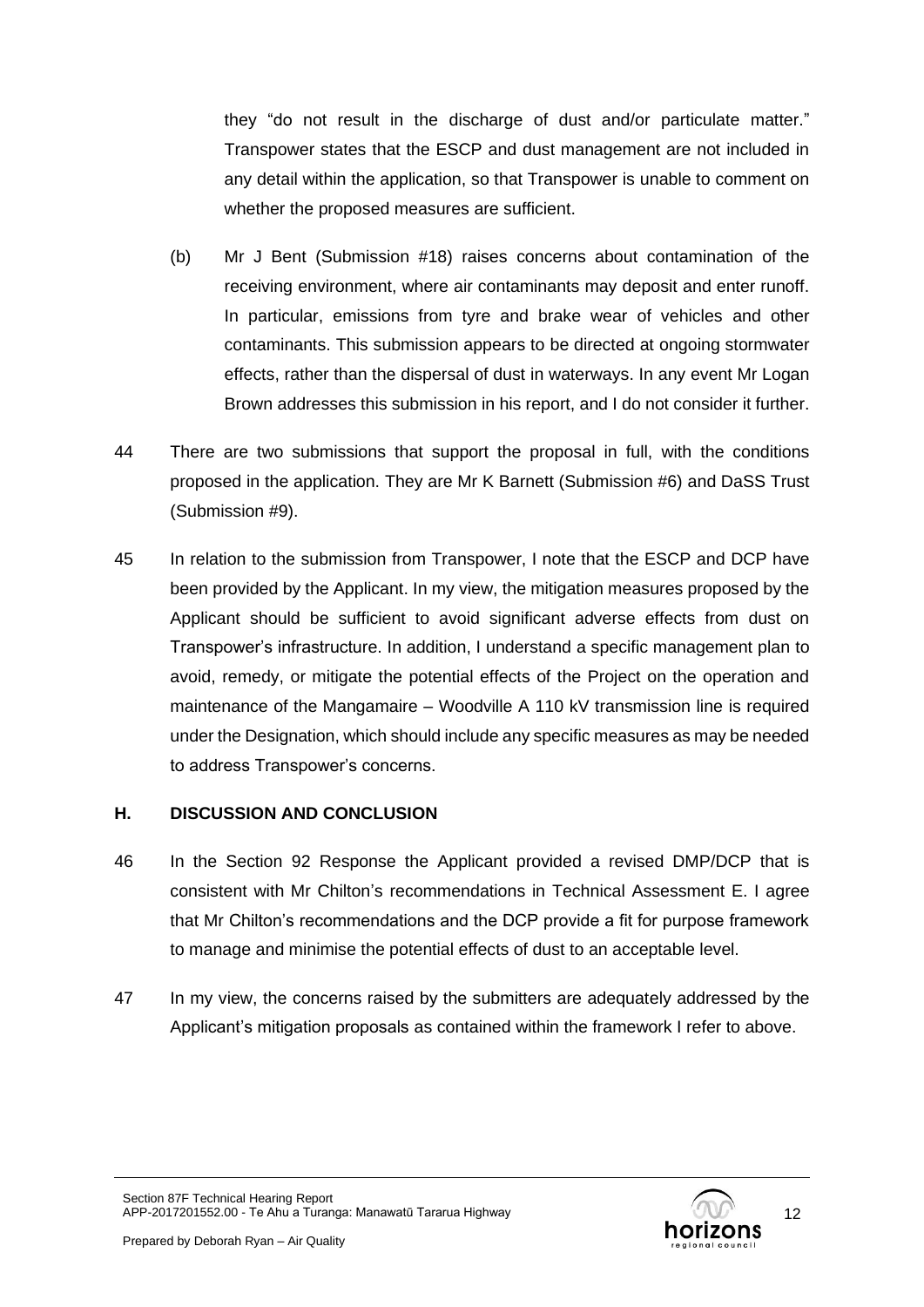#### **I. RECOMMENDATIONS/CONDITIONS**

48 The Applicant's recommended condition relating to dust forms part of the proposed erosion and sediment control conditions (as at 21 April 2020). The Applicant's dust condition is as follows: LD3 Air Quality Standard

> *Dust arising from works authorised by resource consents for the Project must not cause a noxious, dangerous, offensive or objectionable effect at any point beyond the boundary of the [site] as assessed using the FIDOL factors set out in the Ministry for the Environment publication 'Good Practice Guide for Assessing and Managing Dust' (2016).*

- 49 How "the site" is defined for the purpose of the above condition will be important. Along with the Designation boundary, I am of the view that the "site" for LD3 must include spoil sites (some of which sit outside the Designation). Plan TAT-3-DG-C-3640-A looks potentially suitable, but this needs to be confirmed with the Applicant.
- 50 In relation to the Applicant's proposed condition LD3, my preference is to use the wording as recommended in the MfE Dust GPG to the effect that:

*There shall be no noxious, dangerous, offensive or objectionable dust to the extent that it causes an adverse effect at or beyond the boundary of the site.*

- 51 It is generally accepted that what may be offensive or objectionable under the RMA cannot be defined or prescribed except in the most general of terms.<sup>4</sup> The recommended change to condition LD3 better contemplates that the threshold for objectionable or offensive adverse effects will be dependent upon an objective assessment ("in the opinion of the ordinary reasonable person"). This will require evidence gathering as described in the MfE Dust GPG. Referring to any criteria within the condition also potentially limits Horizons (and the Court) in its enforcement role. At best I prefer to see such references in advice notes.
- 52 The MfE Dust GPG notes that if noxious or dangerous effects are a potential concern, as could be the case for ecological receptors, then numerical assessment criteria rather than FIDOL assessment is appropriate. On that basis, condition LD3 referring to the FIDOL assessment would also not be appropriate, with the focus of this method relating to effects on amenity.



<sup>4</sup> *Zdrahal v Wellington City Council* [1995] NZLR 700.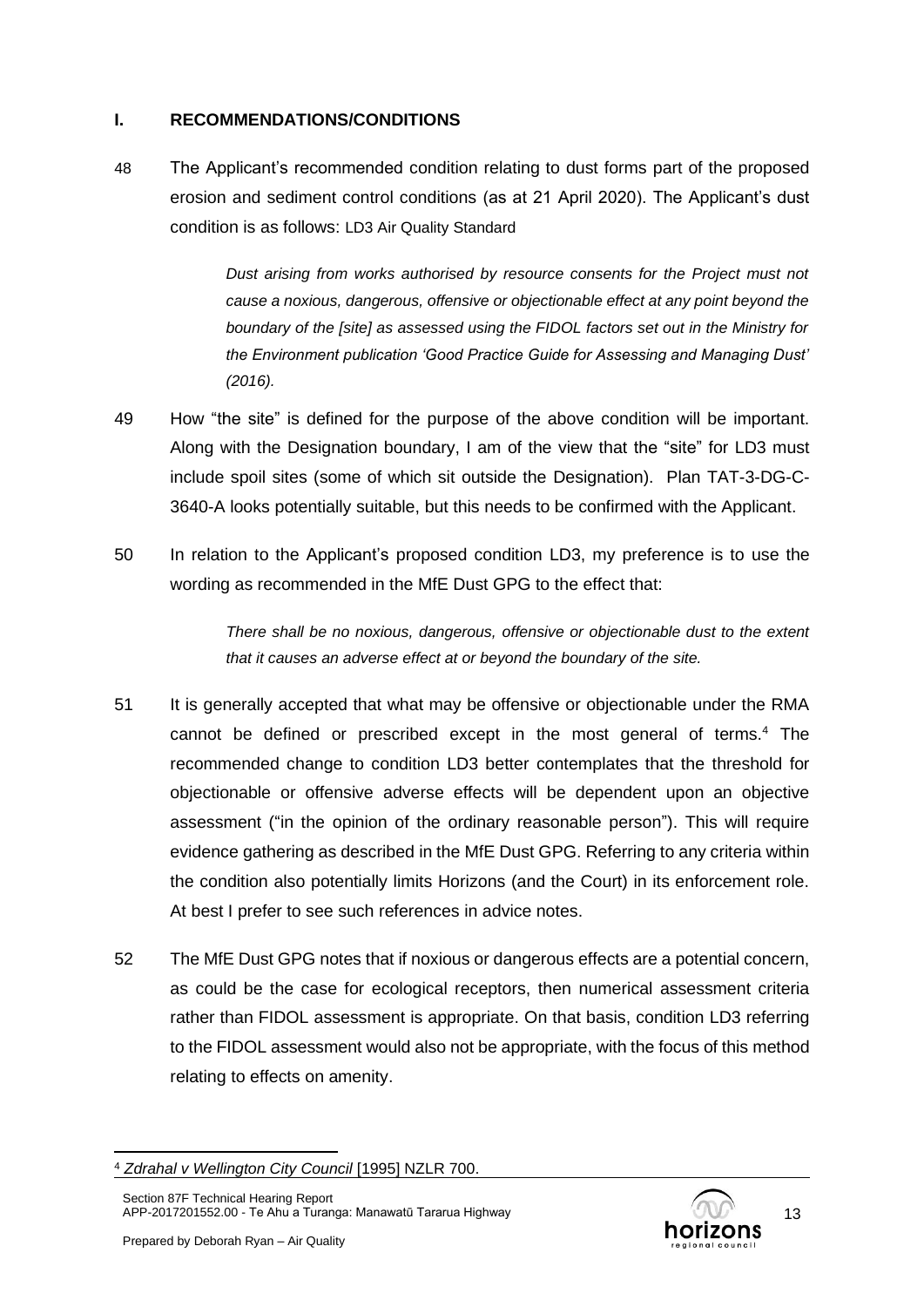- 53 I note that there is an absence of conditions about the management and monitoring for dust despite these steps being required to mitigate the potential effects of dust. Proposed condition ES3a) refers to the ESCP and appendices and the ability for these to be updated by the consent holder. It is not clear to me where in the conditions the ESCP and DCP are required to be prepared and maintained and complied with. I consider that preparation of the ESCP and associated DCP should be a requirement of the consents, as recorded via a condition, and that they should be required to be complied with. I agree that amendments can be made, such as to revise dust monitoring trigger levels, subject to certification from Horizons.
- 54 In relation to the provision and maintenance of a meteorological station, including wind direction and strength, I note that this is identified in Section 6.3 of the DCP. In my experience, wind monitoring is something that is usually included as a condition of consent and accordingly has been included within proposed condition LD3a.
- 55 I would also recommend that a monitoring plan and reporting frequency be incorporated into the consents. For example:

*The Consent holder shall prepare a monitoring plan which covers at least, the dust monitoring programme methods, including background monitoring for dust deposition, calibration and maintenance of dust monitors (as required); the location and maintenance and operation of the meteorological station. The monitoring plan may form part of the DCP.*

56 A requirement to report to the council at a specified frequency is also recommended.

# **DEBORAH RYAN**

**25 May 2020**